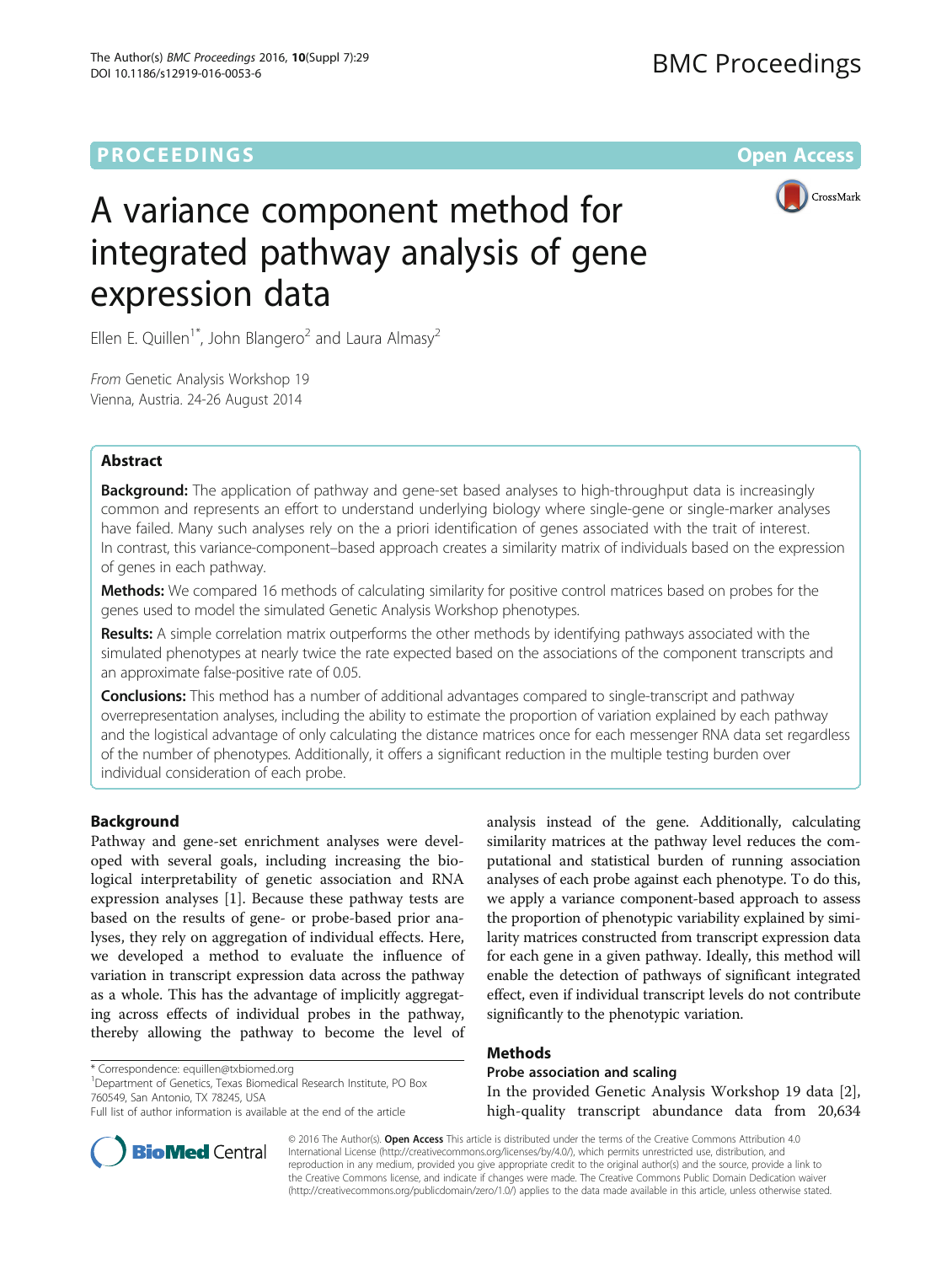probes generated using the Illumina Sentrix Human Whole Genome (WG-6) arrays was provided for 645 individuals in 20 extended families [[3](#page-4-0)]. Two monozygotic twins were removed from the analysis. Transcript abundance values had been shifted to make the minimum value 1.0 and  $log<sub>2</sub>$  transformed followed by a quantile normalization; we further adjusted the transcript abundance values for sex, age, age^2, and sex\*age interaction. The residual values were used for all analyses. Probes were annotated based on their RefSeq IDs and we selected a single, representative probe per gene to avoid upweighting the apparent effect of a gene in the pathway matrix from the inclusion of multiple probes representing a single gene. More than 90 % of genes present in 1 or more pathways are represented by only a single probe. Where there were more than 2 probes mapped to a gene, we compared the expression of each pair of probes using Pearson's correlation and the probe with the highest average correlation value was considered most representative of the gene as a whole. Where only 2 probes were mapped to a gene, we selected the probe with greater variance. Selected probes were scaled to range between 0 and 1 so that all probes are weighted equally in the similarity calculation; however, weights could be applied at this step to test specific hypotheses or reflect known biological features of the pathway.

#### Positive control pathways

Diastolic blood pressure (DBP) values were simulated based in part on genetic variation in cis-regulatory and coding variants with a real effect on the messenger RNA (mRNA) probes drawn from the data set [[2\]](#page-4-0). Throughout, only the simulated DBP values from visit 1 in the longitudinal data was considered. Although the mRNA expression levels incompletely explain the phenotypic variation and the simulated phenotypes were modeled from the genetic rather than expression data, the relationships between the genetic and transcript values and between the genetic and phenotype values remains the same among the simulated phenotypes such that there should be consistency in the relationship between transcripts and the phenotype across the 200 simulations of DBP. For all simulations of DBP, the heritability is 0.33. Using SOLAR (Sequential Oligogenic Linkage Analysis Routines) [[4\]](#page-4-0), we measured the association of each of the 277 probes representing genes included in the DBP simulation model with the 200 simulated DBP values. We ranked the probes by the number of significant associations (at  $\alpha$  = 0.05) across the simulated DBP and created a positive control "pathway" based on each decile.

We generated  $N \times N$  similarity matrices for the 643 individuals from the probe values in the positive control pathways using 16 methods in the R library *proxy* [\[5](#page-4-0)]: correlation [[6](#page-4-0)], cosine similarity (angular) [\[6\]](#page-4-0), extended Jaccard similarity [\[7](#page-4-0)], Bhjattacharyya distance [\[8](#page-4-0)], Bray/ Curtis dissimilarity [\[6](#page-4-0)], Canberra distance [\[9](#page-4-0)], Chord distance [[10\]](#page-4-0), divergence distance [[9\]](#page-4-0), euclidean distance [[9\]](#page-4-0), geodesic distance [[10](#page-4-0)], Hellinger distance [\[11](#page-4-0)], Mahalanobis distance [[12\]](#page-5-0), Manhattan distance [\[9](#page-4-0)], Soergel distance [\[9](#page-4-0)], Tschebyscheff/Chebyshev distance [[9\]](#page-4-0), and Whittaker distance [\[13\]](#page-5-0). Where distance metrics were calculated, distances are converted to similarities using the formula  $1/(1 + \text{distance})$ .

For each of the 200 replicates, a polygenic null model was generated for simulated DBP and negative-control phenotype Q1 using SOLAR. The Q1 trait, which has a heritability of zero, was modeled independently of transcript and genetic data and should not be associated with any pathway. These polygenic null models include the expected kinship matrix derived from the pedigree with sex and age as covariates and serves as the model to which the similarity matrices are compared. We considered each similarity matrix separately as an additional variance component and applied a likelihood ratio test (LRT) to determine if the positive control pathway explains significantly more of the variation in the phenotype than kinship alone (the null model). For consistency with the individual probe analysis, significance was determined at  $\alpha = 0.05$  for the p values derived from the LRT. In these analyses, we used the SOLAR-generated 2φ matrix based on expected kinship from the pedigree; however, an empirical kinship matrix generated from other genetic data or a similarity matrix from the full set of probes can be used in place of or in addition to the 2φ matrix [[14\]](#page-5-0).

#### Pathway selection

For the 5 similarity methods showing the largest number of associations in the positive control pathways across the 200 replicates, similarity matrices were calculated for 723 pathways taken from Pathway Studio 8.0 (Ariadne Genomics Inc., Rockville, MD, USA). The phenotypic variation explained by these similarity matrices in the simulated DBP, Q1, and real DBP values was assessed. These 723 pathways represent a wide variety of basic cellular functions, disease-specific gene sets, immune response, and signaling pathways. However, this method is not limited by the choice of pathway or gene set. It can be applied to any set of probes of interest to the researcher.

#### Results

#### Comparison of distance calculations

Using a nominal significance threshold ( $\alpha$  = 0.05), only 2 genes—F2RL3 and B3GAT1—are independently associated with DBP in more than half of the 200 simulations. The probes in the top decile are associated with DBP in an average of 59.1 simulations (29.6 %), whereas those in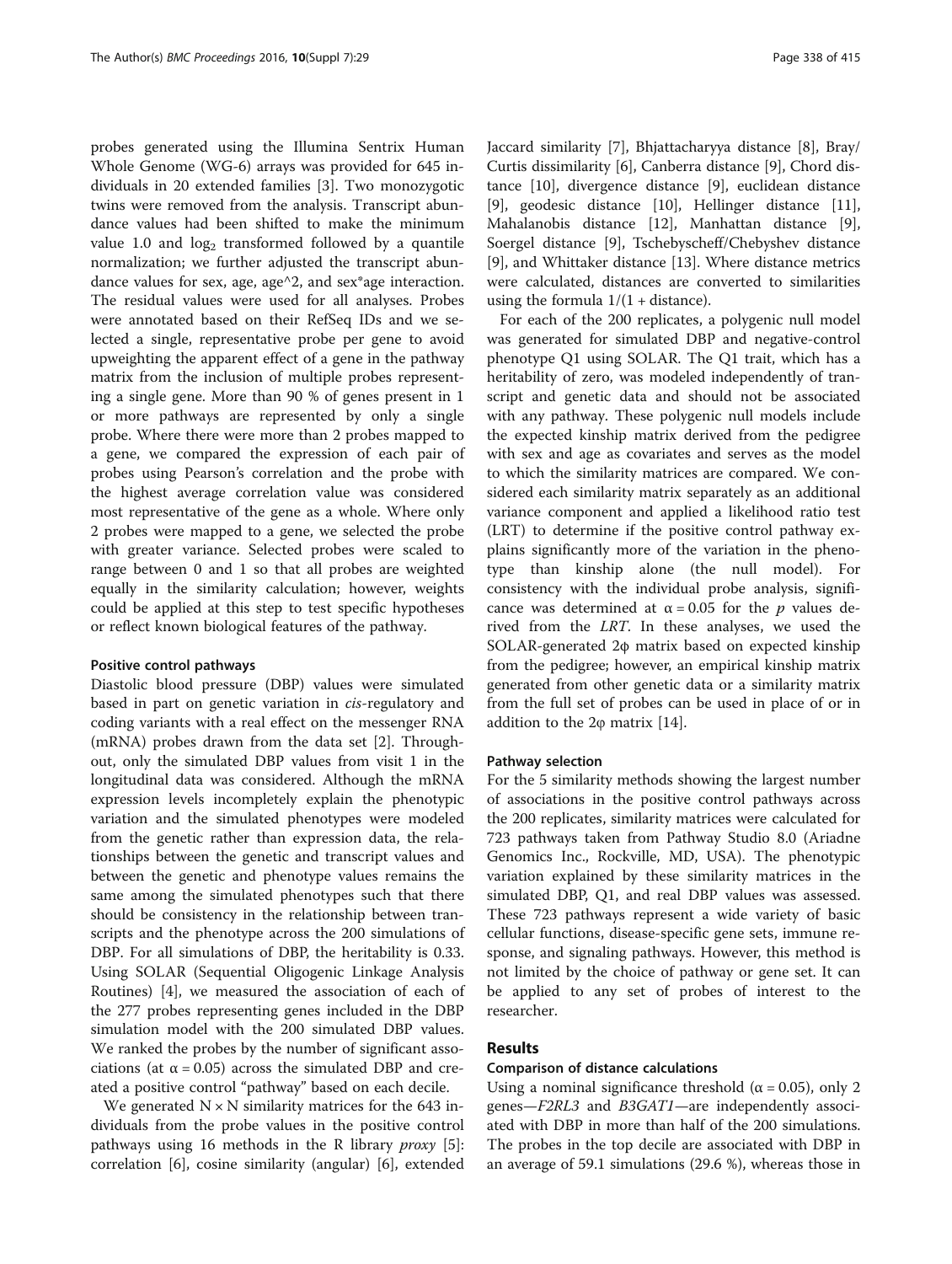the bottom decile have an average of just 2.04 associations in the 200 simulations (1.0 %). The average number of associations falls off steeply beyond the first decile (Table 1).

Table 1 shows the proportion of simulations in which the positive control matrices are associated with DBP. The 5 listed similarity methods—Bhjattacharyya distance (bhja), correlation (corr), extended Jaccard distance (ejac), euclidean distance (eucl), and divergence distance (dive)—outperformed the average number of associations for the probes included in the pathway. As expected, all methods showed more associations with simulated DBP in the higher decile pathways where individual probes were more likely to be associated with DBP. The correlation and extended Jaccard methods substantially outperform the other methods with the highest percentage of associations across the simulations of DBP.

In contrast, there is no pattern of associations of the simulated pathways with the negative control Q1 phenotype. Using an  $\alpha = 0.05$  threshold, the number of falsepositive associations is approximately what would be expected. The correlation method appears to have a slightly inflated false-positive rate, although this may be the result of kinship detected by the similarities of expression data in the families that is incompletely accounted for by the expected kinship matrix included as the null model.

#### Experimental pathway matrices

Table 2 shows the formulas for the 5 top similarity methods selected to analyze the Pathway Studio pathways. None of the Ariadne pathway matrices were significantly associated with DBP in more simulations than the top 3 positive control pathways. This is to be expected as the experimental pathways are unlikely to contain exclusively relevant genes. However, several real

Table 2 Formulas for selected distance matrix calculations

| Method                    | Formula                                                                            |
|---------------------------|------------------------------------------------------------------------------------|
| Bhjattacharyya distance   | sqrt(sum <sub>i</sub> (sqrt(x <sub>i</sub> )-sqrt(y <sub>i</sub> )) <sup>2</sup> ) |
| Correlation               | xy/sqrt(xx * yy) for centered x,y                                                  |
| Divergence distance       | sum <sub>i</sub> $(x_i-y_i)^2/2/(x_i+y_i)^2$                                       |
| Fuclidean distance        | sqrt(sum <sub>i</sub> $(x_i-y_i)^2$ )                                              |
| Extended Jaccard distance | $xy/(xx + yy - xy)$                                                                |

pathways calculated using the extended Jaccard and basic correlation methods were significant at frequencies similar to that seen for the fourth or fifth decile pathway (20 to 30 % or simulations). These methods also performed best for the control pathways. With the exception of the divergence method, which shows deflation, results from the Pathway Studio pathways show inflation  $(\lambda = 1.20 \text{ to } 1.44)$  when associated with the DBP simulations but not with Q1. Figure [1](#page-3-0) shows the observed versus expected  $\chi^2$  values for the correlation method for simulated Q1 ( $\lambda$  = 1.01) and DBP ( $\lambda$  = 1.25), as well as the real data. The correlation method produces the best results with 5 Pathway Studio matrices significantly associated with DBP in 20 to 25 % of simulations. The top Pathway Studio pathways are reasonable candidates with 6.7 % of genes in the pathways included as causal probes in the model. One pathway calculated with the correlation method is significantly associated with simulated DBP, despite containing no probes independently associated with the simulated phenotypes. Although this appears to be a false positive, it is possible that the genetic variants underlying these probes are in linkage disequilibrium with 1 or more genetic variants that formed the basis of the simulation.

#### Real diastolic blood pressure

When the 5 similarity methods are applied to the real DBP data, the minimum  $p$  values for the LRT are approximately

Table 1 Percentage of simulated phenotypes associated with positive control matrices by similarity calculation method

| Matrix         | Average (%) | Simulated DBP |         |             |          | Q1       |          |         |            |          |          |
|----------------|-------------|---------------|---------|-------------|----------|----------|----------|---------|------------|----------|----------|
|                |             | bhja (%)      | corr(%) | dive $(% )$ | ejac (%) | eucl (%) | bhja (%) | corr(%) | dive $(%)$ | ejac (%) | eucl (%) |
|                | 29.6        | 34.2          | 65.0    | 34.0        | 61.5     | 36.0     | 1.0      | 5.5     | 3.5        | 3.5      | 1.5      |
| $\overline{2}$ | 18.1        | 23.5          | 55.0    | 14.0        | 50.0     | 25.0     | 0.0      | 3.5     | 1.5        | 2.5      | 0.0      |
| 3              | 13.3        | 13.2          | 34.5    | 18.5        | 31.5     | 15.0     | 1.5      | 6.5     | 1.0        | 5.5      | 2.0      |
| $\overline{4}$ | 10.6        | 4.0           | 35.0    | 4.5         | 28.5     | 8.5      | 0.5      | 4.5     | 0.0        | 3.5      | 1.0      |
| 5              | 8.1         | 4.5           | 16.0    | 4.5         | 14.5     | 4.5      | 0.5      | 4.5     | 1.5        | 5.0      | 0.5      |
| 6              | 6.0         | 1.0           | 7.0     | 3.0         | 6.0      | 1.0      | 1.0      | 7.0     | 0.5        | 4.5      | 0.5      |
| 7              | 5.2         | 1.5           | 7.0     | 4.5         | 6.0      | 2.0      | 0.5      | 3.0     | 1.5        | 3.0      | 0.0      |
| 8              | 3.4         | 0.0           | 2.5     | 2.5         | 2.5      | 0.5      | 0.5      | 3.5     | 0.0        | 2.5      | 0.5      |
| 9              | 2.5         | 0.0           | 2.5     | 2.0         | 2.5      | 0.0      | 1.5      | 4.0     | 1.5        | 4.5      | 1.5      |
| 10             | 1.0         | 0.0           | 0.5     | 1.0         | 1.0      | 0.0      | 1.0      | 3.5     | 1.5        | 3.0      | 1.0      |

bhja Bhjattacharyya distance, corr correlation, dive divergence distance, ejac extended Jaccard distance, eucl euclidean distance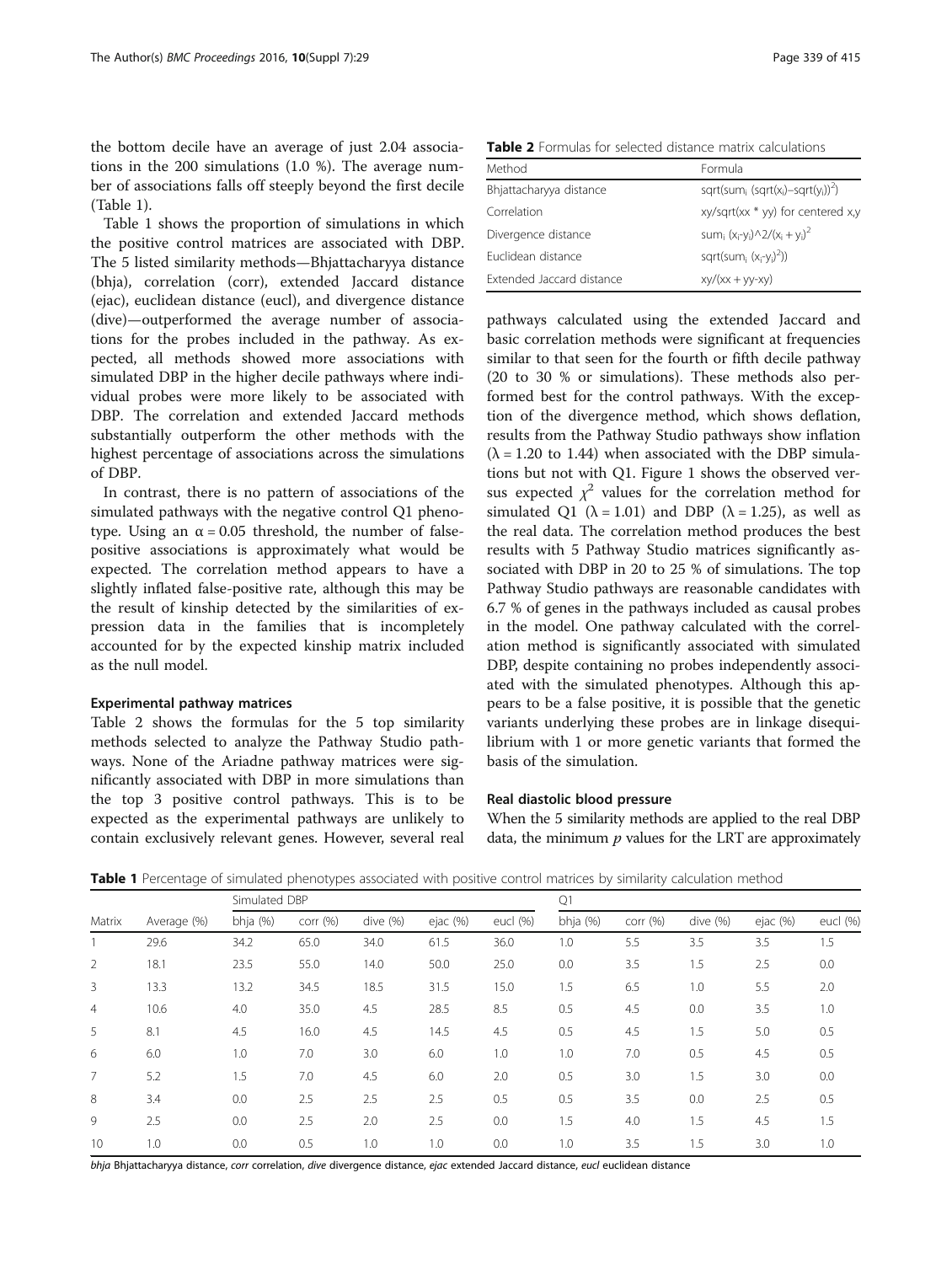<span id="page-3-0"></span>

 $5 \times 10^{-3}$ , failing to surpass the Bonferroni-corrected threshold for 723 pathways. This may be a result of the relatively low heritability of DBP (0.33). Twelve pathways show a nominally significant result: Focal junction assembly, cleavage of lamina in apoptosis, systemic lupus erythematosus, glycan catabolism, TGFi, OA transport, fatty acid biosynthesis, NF-1, Myc Mad Max, type 1 diabetes mellitus, and triacylglycerols degradation. The first 3 of these pathways contain probes with previous associations with DBP in this data set. Any analysis of gene expression data must consider the directionality of effect. The appearance of pathways involved in the production and regulation of glycans, triacylglycerols, and fatty acids may be from a phenotypic correlation between individuals with high blood pressure and cardiovascular disease or other outcomes related to the metabolic syndrome. Regardless of the directionality of effect, their appearance among the top pathways is sensible.

The proportion of phenotypic variance explained by each pathway can also be obtained from comparing the null model to one including the matrix-derived variance component. The majority of the nominally significant pathways explain approximately 1 % of the overall variation in DBP. However, 2 large pathways—focal junction assembly and systemic lupus erythematosus—explain 4 and 6 % of the phenotypic variation, respectively. Each of these pathways contains 2 probes independently associated with DBP.

To determine if larger pathways were simply capturing more of the total transcript variation and were therefore more likely to be associated with any phenotype, the  $\chi^2$ values for the real DBP were plotted against pathway size (Fig. [2](#page-4-0)). No correlation was seen.

#### **Discussion**

The relatively weak relationship between the simulated DBP values and the transcript data makes this a more conservative test than if DBP had been modeled directly from the expression data. Despite this limitation, the use of similarity matrices generated from sets of probes in a variance component-based pathway approach outperformed a single-probe association test. Specifically, the observed number of associations with simulated DBP was higher for the correlation and extended Jaccard similarity matrices for positive control pathways containing probes for genes modeled to be causative than the average for the probes contained in those same control pathways.

Nominal  $p$  values were used across all analyses for similarity of comparison between individual probe associations and pathway similarity matrices, but consideration of the  $p$  values illustrates the reduction in the number of tests when the pathway becomes the unit of initial analysis. In the single-probe analyses, none of the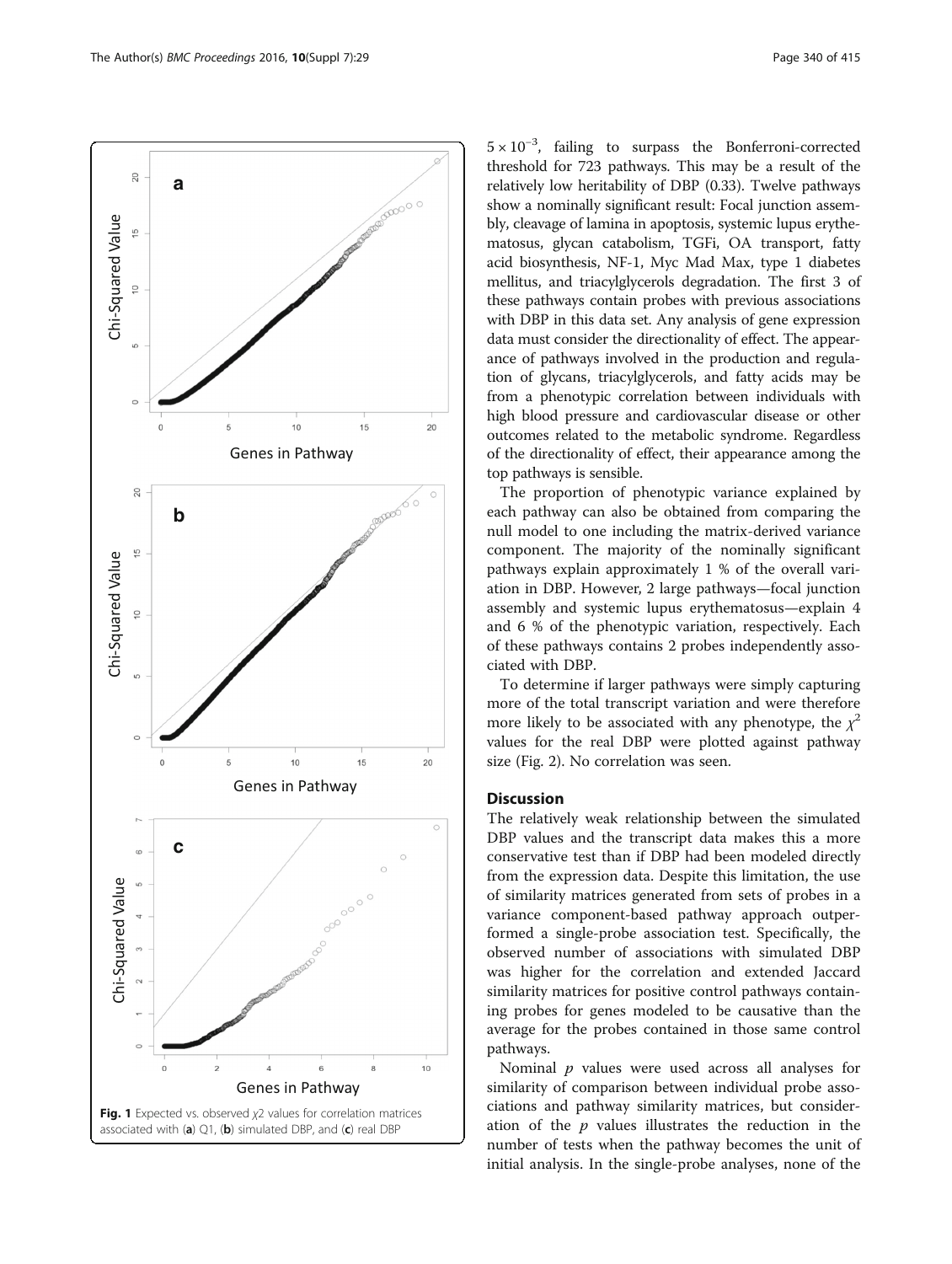<span id="page-4-0"></span>

17,265 probes reached a Bonferroni-corrected  $p$  value of  $2.9 \times 10^{-6}$ . In contrast, multiple pathways surpassed the Bonferroni-corrected critical *p* value of  $6.9 \times 10^{-5}$  for the simulated phenotypes across all similarity methods. When the correlation method is used to assess the effect of the Pathway Studio pathways on the real DBP phenotype, none of the pathways are significantly associated after multiple testing. However, several of the nominally significant pathways are plausible candidates for contributing to DBP. In addition to significantly reducing the multiple testing burden, this method, like all pathwaybased tests, also serves to identify potentially important biological pathways instead of isolated genes.

Although this method should allow for the detection of pathways containing a large number of genes just below the significance threshold, it is difficult to clearly differentiate these associations from false positives based on this simulation. Additionally, the method of equally weighting the probes is problematic with pathways containing large numbers of genes as it may dilute the effect of these genes of moderate effect. Weighting based on additional biological information could improve the performance. Furthermore, the method will likely be more effective where the heritability of the phenotype is higher and expression explains a larger proportion of the variance.

#### Conclusions

The use of a correlation matrix to generate variance components for pathways or gene-sets provides a means for detecting multiple genes that together contribute to phenotypic variation but cannot be detected individually. The correlation matrix is simple to calculate from any type of input and the same matrices can be used to

analyze all available phenotypes in a data set, saving computation time. Additionally, the LRT is straightforward to implement in SOLAR with a single additional variance component, but more complex models incorporating multiple pathways or using an empirical kinship matrix as a null model could be incorporated. As data sets grow, this method, applied to transcript or genotypic data, provides a useful method for prioritizing biological pathways for further investigation while avoiding the multiple-testing burden.

#### Acknowledgements

The authors would like to thank Vincent Diego, Jack Kent, and Marcio Almeida for their comments on the study design.

#### **Declarations**

This article has been published as part of BMC Proceedings Volume 10 Supplement 7, 2016: Genetic Analysis Workshop 19: Sequence, Blood Pressure and Expression Data. Summary articles. The full contents of the supplement are available online at [http://bmcproc.biomedcentral.com/](http://bmcproc.biomedcentral.com/articles/supplements/volume-10-supplement-7) [articles/supplements/volume-10-supplement-7.](http://bmcproc.biomedcentral.com/articles/supplements/volume-10-supplement-7) Publication of the proceedings of Genetic Analysis Workshop 19 was supported by National Institutes of Health grant R01 GM031575.

#### Authors' contributions

All authors contributed to the project design. EEQ performed analyses and drafted the manuscript. All authors reviewed and approved the final manuscript.

#### Competing interests

The authors declare that they have no competing interests.

#### Author details

<sup>1</sup>Department of Genetics, Texas Biomedical Research Institute, PO Box 760549, San Antonio, TX 78245, USA. <sup>2</sup>South Texas Diabetes and Obesity Center, University of Texas Health Science Center at San Antonio, 7703 Floyd Curl Drive, San Antonio, TX 78229, USA.

#### Published: 18 October 2016

#### References

- 1. Khatri P, Sirota M, Butte AJ. Ten years of pathway analysis: current approaches and outstanding challenges. PLoS Comput Biol. 2012;8(2):e1002375.
- 2. Blangero J, Teslovich TM, Sim X, Almeida MA, Jun G, Dyer TD, Johnson M, Peralta JM, Manning A, Wood AR, Fuchsberger C, Kent Jr JW, et al. Omicssquared: human genomic, transcriptomic and phenotypic data for Genetic Analysis Workshop 19. BMC Proc. 2015;9 Suppl 8:S2.
- 3. Göring HH, Curran JE, Johnson MP, Dyer TD, Charlesworth J, Cole SA, Jowett JB, Abraham LJ, Rainwater DL, Comuzzie AG, et al. Discovery of expression QTLs using large-scale transcriptional profiling in human lymphocytes. Nat Genet. 2007;39(10):1208–16.
- 4. Almasy L, Blangero J. Multipoint quantitative trait linkage analysis in general pedigrees. Am J Hum Genet. 1998;62(5):1198–211.
- 5. Meyer D, Buchta C: proxy: Distance and Similarity Measures. [https://cran.r-project.](https://cran.r-project.org/web/packages/proxy/index.html) [org/web/packages/proxy/index.html](https://cran.r-project.org/web/packages/proxy/index.html).
- 6. Anderberg MR. Cluster analysis for applications. New York: Academic; 1973.
- Strehl A, Ghosh J. Relationship-based clustering and visualization for high-dimensional data mining. INFORMS J Comput. 2003;15(2):208–30.
- 8. Bhattacharyya A. On a measure of divergence between two statistical populations defined by probability distributions. Bull Calcutta Math Soc. 1943;35:99–109.
- 9. Cox TF, Cox MAA. Multidimensional scaling. Boca Raton: Chapmann and Hall; 2001.
- 10. Orloci L. An agglomerative method for classification of plant communities. J Ecol. 1967;55:193–206.
- 11. Rao CR. Use of Hellinger distance in graphical displays. In: Tiit EM, Kollo T, Niemi H, editors. Multivariate statistics and matrices in statistics. Leiden: Brill Academic Publisher; 1995. p. 143–61.